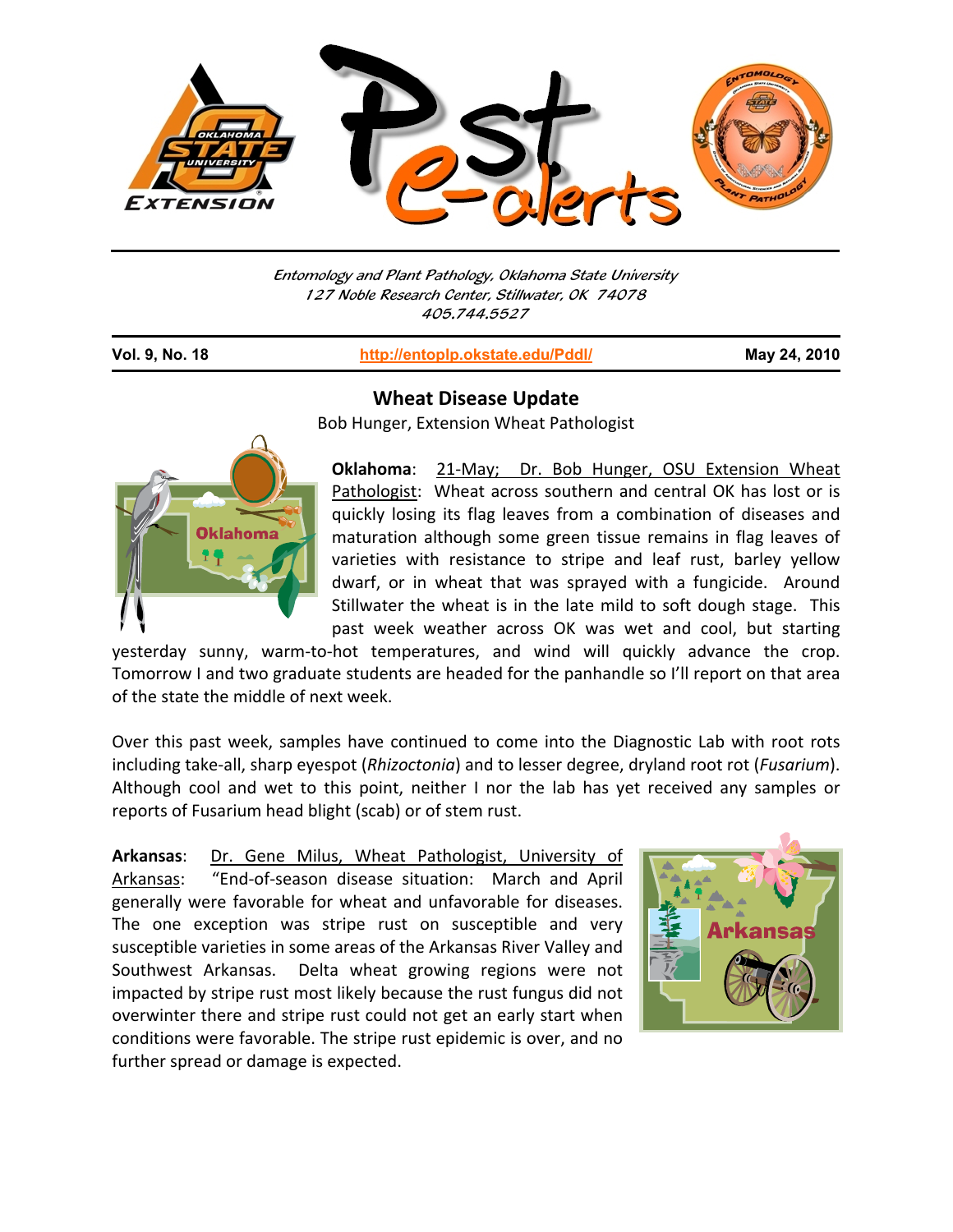Crop maturity will limit the development of diseases south of I‐40. Leaves and stems of wheat near Stuttgart have matured, but grain is still only in the soft dough stage. These plants seem to have matured too early and may produce grain with low test weight. Some varieties near Lonoke have matured, and others are not far behind. Fields of Roane and Beretta near Biscoe and plots near Newport appeared to have another week of grain filling yet. We need dry weather between now and harvest.

Leaf rust has increased quickly in plots at Newport in Jackson County. Susceptible varieties include Progeny 185, 26R22, Dixie 454, Delta King 9577, Croplan Genetics 8302, Roane, Progeny 166, and Oakes. Low levels of leaf rust were present at Lonoke and Biscoe. Conditions are still favorable for leaf rust, and there appears to be a lot of spores blowing around.

Stagonospora leaf blotch is prevalent at Newport, Lonoke and Biscoe but is confined to the lower half of plants in most cases. In a few cases, lesions were on flag leaves and glumes (glume blotch). Leaf and glume blotch will continue to spread with rain or dew.

Head blight or scab was found at Newport, Lonoke and Biscoe, but the incidence was low – one in a thousand heads or less in most cases. Scab will continue to increase with rain or dew. Plants with barley yellow dwarf matured earlier than nearby healthy plants and likely will produce shriveled grain. Although barley yellow dwarf is widespread, the incidence and severity are low compared to some previous years.

Bacterial streak, common root rot, and take‐all were found, but only common root rot appeared to be serious in one field near Biscoe.

It is way too late to apply any fungicide now, but Prosaro or Caramba fungicides that were applied near flowering should reduce the incidence and severity of scab as well as any leaf rust, leaf blotch or glume blotch that may develop between now and harvest. Other fungicides such as Tilt, Quadris, Stratego, or Headline are not effective on scab but are effective against leaf rust, leaf blotch and glume blotch."



**Kansas**: 21‐May; Dr. Erick DeWolf, Plant Pathologist, Kansas State University: "Stripe rust remains a significant threat in Kansas. I have been surveying in parts of South Central and Southwestern Kansas this past week. Parts of these regions near the Oklahoma border have been extremely dry this spring and many growers are reporting thin stands and expect below average yields. As one

progresses north into central Kansas, the optimism about crop yields improves. The growth stage of the wheat in this area is highly variable with most fields in the early stages of grain development, but a few fields have just completed flowering. Stripe rust could be easily found on the flag leaves in most fields. The incidence of disease on these upper leaves ranged from trace to more than 20 percent. Severity is generally less than 10% at the current time.